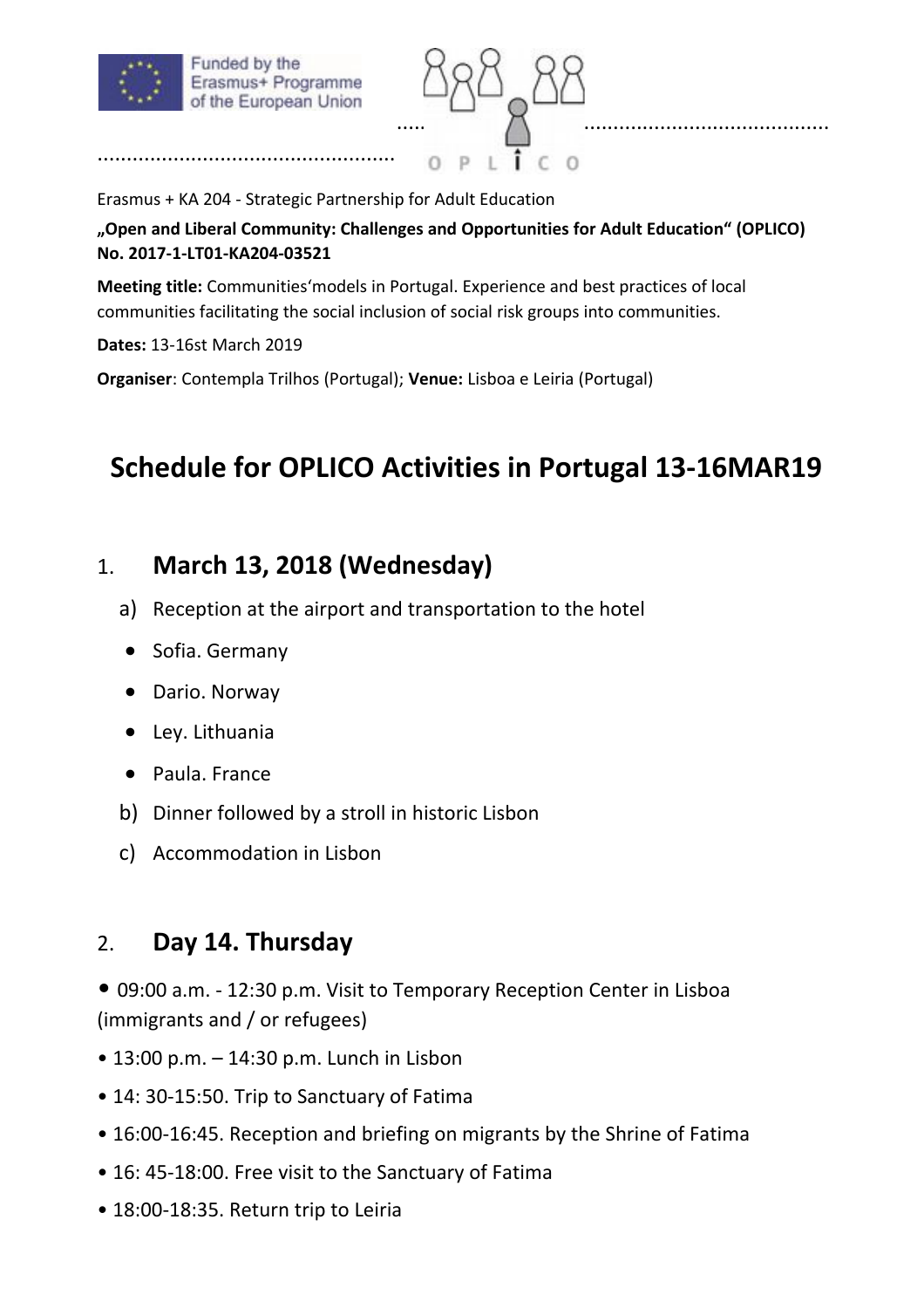- 18: 35-20:00. Free time at the hotel
- 20: 00-20:10. Travel from the hotel to the Combatants League
- 20: 20-24: 00. Dinner. Music. Fados. Proof of small food and drink from each partner. Certificate delivery
- 24:00. Return to hotel

## 3. **Day 15. Friday**

• 09: 00-10: 50. Meeting of partners at the hotel São Francisco

• 11: 15-12: 15 - Visit and briefing at IEFP (Institute of Employment and Vocational Training of Leiria)

- 12: 30-14: 00 Lunch Restaurant
- 14: 00-14: 20- Trip to the Batalha (Village)
- 14: 30-15: 45 -Visit to the Monastery of Battle
- 15: 50-16: 20 Trip to the Nazaré Site
- 16: 20-17: 00 Visit to the Nazaré Site

• 17: 15-19: 00. Visit to the beach of Nazaré (including possibility of shopping in stores)

• 19: 00-21: 00. Dinner in Nazaré. Delivery of the meeting evaluation questionnaires.

• 21:15 - Return to Lisbon or overnight in Leiria and return the next day in the morning. (according to the options of each partner).

# 4. **Day 16. Saturday**

Return trip (transfer from the hotel to the airport)